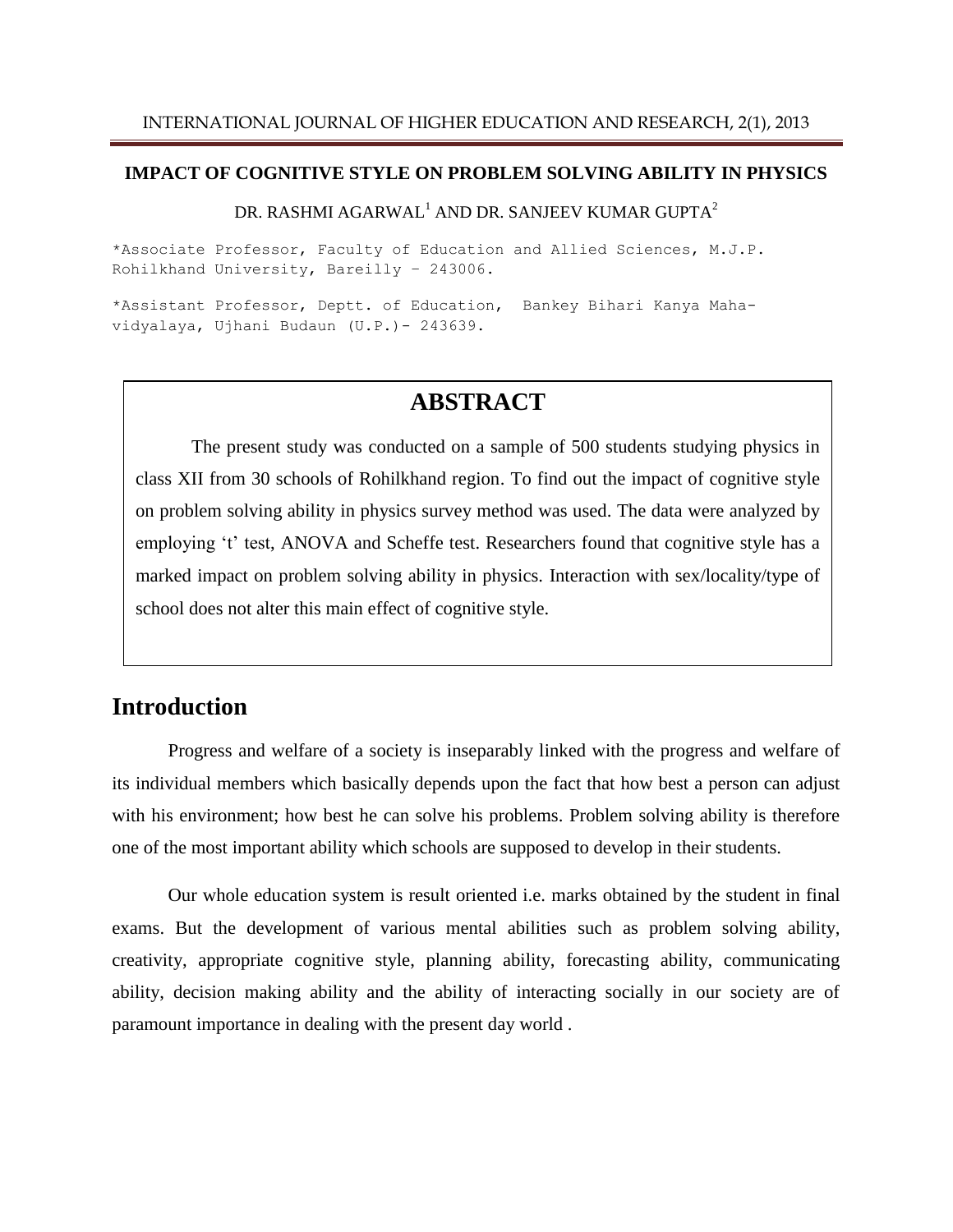At the intermediate level of school education, it is very important to assess the problem solving ability in physics among the students. Development of problem solving ability in the students automatically ensures the learning, at the levels of knowledge, understanding and application which would lead them towards a successful career. Self awareness regarding their problem solving ability in physics may benefit students in many ways viz. they can gain confidence in their strengths and develop diverse strategies for coping with challenging situations, they may analyze that how they solve physics problems most effectively and efficiently and therefore they may be able to take responsibility for their own learning.

There are certain personal difficulties which play significant role in problem solving. These difficulties have been considered as barriers by McCaw. These barriers are lack of motivation, attitudes which interfere with clear thinking such as prejudice, lack of independence from authority such as too much reliance on a text book, lack of adequate technique or system such as in the use of trial and error, lack of flexibility in thinking and lack of confidence on the part of the learner. These variables are mainly linked with aptitude, creativity, cognitive style etc. Thus, with this backdrop in mind, researchers became curious to take in hand the present problem i.e. to explore the role of an important psychological variable- cognitive style in displaying problem solving ability in physics by the students.

Some of the researchers have shown their interest in this area. Artley (1980) have observed that problem solving and cognitive style were uncorrelated. Dugger (1985) found in his study that the field dependence-independence cognitive dimension applied to teaching improved the student's performance in maths problem solving. Roessler & Jacoby (1985) found that field independent subjects scored significantly higher on the problem solving task than the field dependent. Nasser (1993) inferred the importance of cognitive style opposed to cognitive development alone in ability to solve algebra word problems. Dutt (1989) reported that the field independent students generally scored higher than the field dependent ones on the problem solving ability test. Gill (1990) revealed that the group having the field-independent cognitive style scored higher than the field-dependent group on creative problem solving skill test. Thus, in a nut shell it can be inferred that findings regarding the relationship between cognitive style and problem solving ability in physics are neither sufficient nor conclusive which necessitates more studies in this field.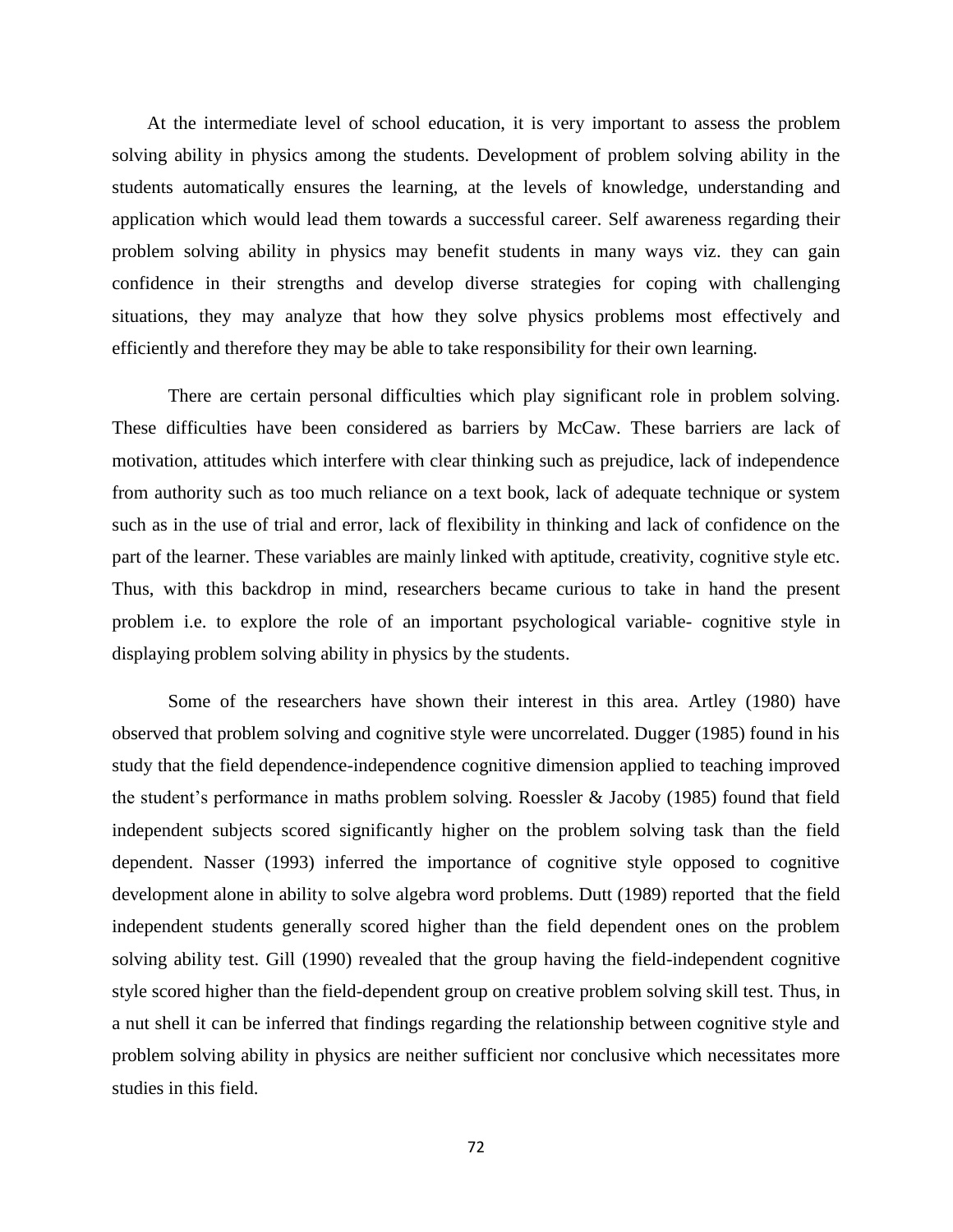# **Objective**

The main aim of the study is to find out the influence of cognitive style on problem solving ability in physics. Further, to investigate the interplay of sex, locality and type of school in the above mentioned relationship is also the objective of the study.

# **Hypotheses**

Following hypotheses have been framed to fulfill the objectives of the study –

- (1) There is insignificant main effect of cognitive style on problem solving ability in physics.
- (2) There is insignificant interaction effect of sex and cognitive style on problem solving ability in physics.
- (3) There is insignificant interaction effect of locality and cognitive style on problem solving ability in physics.
- (4) There is insignificant interaction effect of type of school and cognitive style on problem solving ability in physics.

## **Methodology**

Study has been carried out through survey method.

### **Sample**

A sample of 500 students studying physics in class XII of 30 schools located in Rohilkhand region was selected on the basis of multi stage random sampling technique taking into consideration proper representation to both the sexes (Boys and Girls), locality (Urban  $\&$ Rural) and type of schools (Privately managed and Government managed).

#### **Tools**

The following tools were used by the investigators for collection of data:

#### **(1) Physics Problem Solving Ability Test**

A test for measuring problem solving ability in physics was developed by the investigators. The test was validated and revised at three stages; individual testing, small group testing and field testing. The initial draft of the test consisted of 150 items based on problems under major units of class XII physics. After revisions and item analysis, the final form of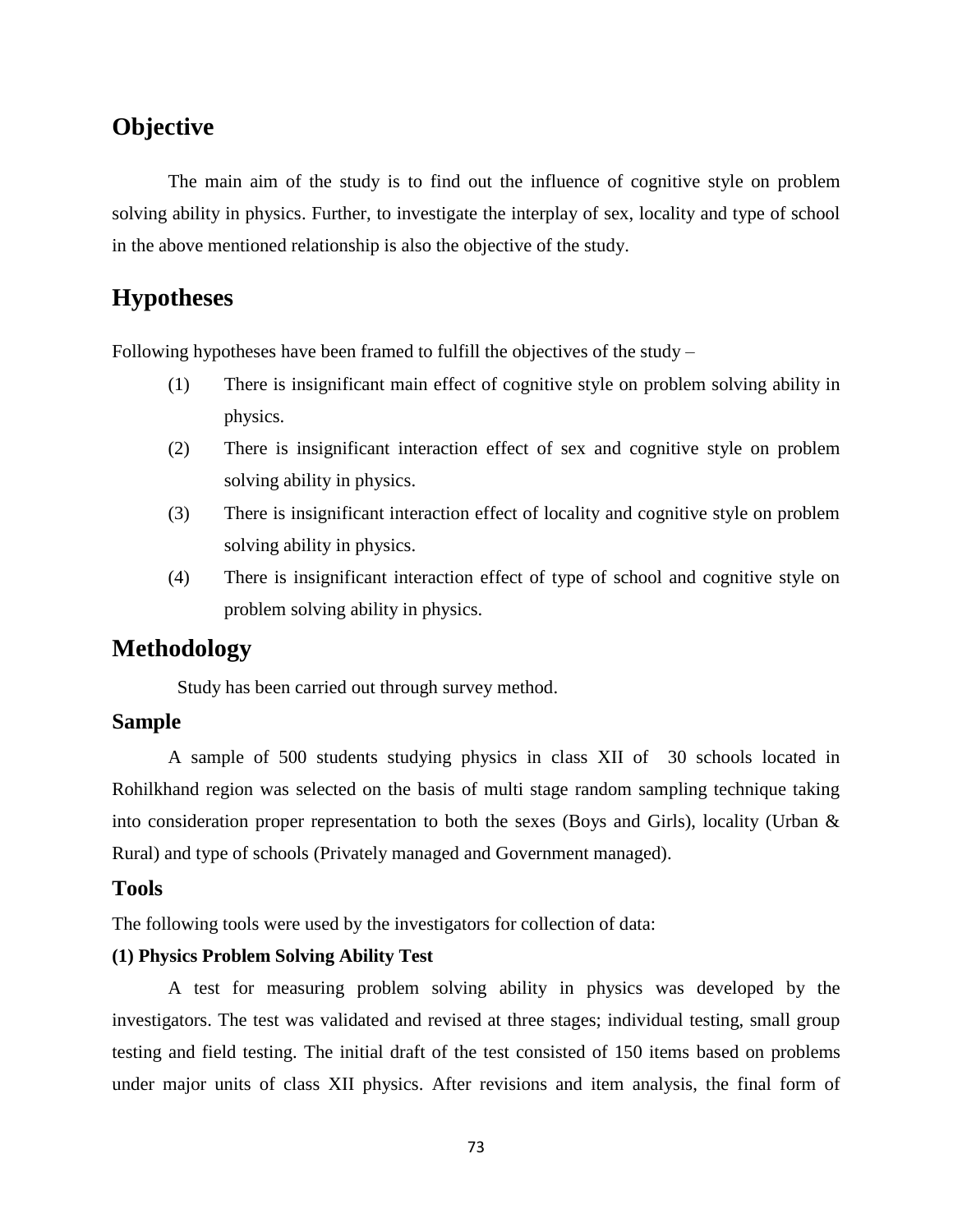physics problem solving ability test consisted of 74 multiple choice type items. The reliability of the test was calculated by test –retest method and was found to be 0.73. It was validated for its content only.

#### **(2) The Group Embedded Figures Test (GEFT)**

Out of the various tests of cognitive styles, The Group Embedded Figures Test (GEFT) was used to assess broad dimensions of personal functioning that comes from cognitive style which included the characteristics, self consistent mode of functioning which individuals show in their perceptual and intellectual activities. This test has been developed by Philip K. Oltman, Evelyn Raskin & Herman A. Witken.

**Statistical Techniques: -** Quartile deviation was used to categorize the students in three groups of preferred cognitive style – field dependent style, integrated style, and field independent style. 't' test, ANOVA and Scheffe test have been used for analyzing the data of variations in problem solving ability in physics.

## **Results and Discussions**

| Table-1: One way ANOVA of physics problem solving ability scores of students belonging |  |
|----------------------------------------------------------------------------------------|--|
| to three groups based on type of cognitive style                                       |  |

| <b>Sources of Variation</b> | df  | Sum of<br><b>Squares</b> | <b>Mean</b><br><b>Squares</b> | 'F'-ratio |
|-----------------------------|-----|--------------------------|-------------------------------|-----------|
| Between the groups          |     | 16903.20                 | 8451.60                       |           |
| Within the groups           | 497 | 68629.05                 | 138.09                        | $61.21**$ |

\*\*Significant at 0.01 level

A perusal of data presented in table-1 makes it evident that the value of 'F' ( 61.21) for variance in the physics problem solving ability scores of the students belonging to three groups based on their type of cognitive style, is significant at 0.01 level of confidence. So, it can be said that field dependent, integrated and field independent students differ significantly in their physics problem solving ability.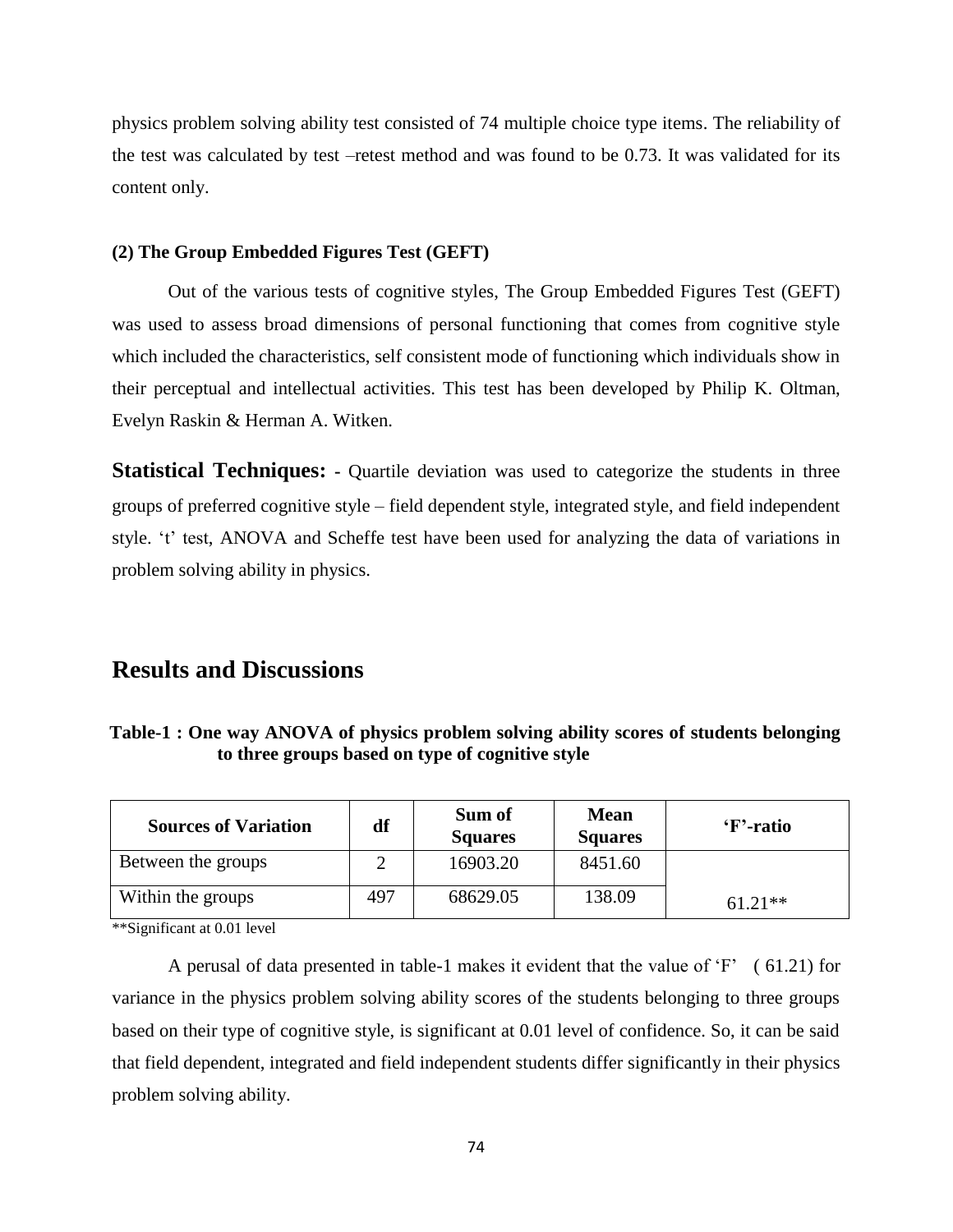To know where the actual differences lie, the pair-wise comparisons of mean physics problem solving ability scores at different types of cognitive style were made by applying protected't' test.

| Groups                 |     | М     | S.D.  | <b>Groups</b><br><b>Compared</b> | $6+9$     |
|------------------------|-----|-------|-------|----------------------------------|-----------|
| Field Dependent (FD)   | 88  | 34.44 | 10.15 | FD Vs I                          | $4.34**$  |
| Integrated $(I)$       | 289 | 40.64 | 12.16 | FD Vs FI                         | $11.02**$ |
| Field Independent (FI) | 123 | 51.62 | 11.83 | I Vs FI                          | $8.45**$  |

| Table-2: Differences in the mean physics problem solving ability scores of students |  |  |                                                            |  |  |  |
|-------------------------------------------------------------------------------------|--|--|------------------------------------------------------------|--|--|--|
|                                                                                     |  |  | belonging to three groups based on type of cognitive style |  |  |  |

Table-2 shows that in all the three comparisons, i.e. field dependent and integrated; field dependent and field independent; integrated and field independent, groups of students significantly differ from each other  $(t = 4.34, 11.02, 8.45)$  respectively) on physics problem solving ability at 0.01 level of significance. When the mean values of these three groups were compared it was found that the mean value of field independent students group  $(M = 51.62)$  is higher than the mean value of field dependent and integrated students group (M = 34.44 and 40.64 respectively). It implies that the field independent students are superior in physics problem solving ability than the field dependent and integrated cognitive style students. It means that as there is an increase in the field independence in the cognitive style among the students, their problem solving ability in physics also increases. Hence, it can be said that cognitive style has a marked influence on problem solving ability in physics.

Similar finding was obtained by Roessler & Jacoby (1985), Dutt (1989) and Gill (1990) that field independent cognitive style facilitates problem solving ability among the subjects. However, Artely (1980) inferred that no significant correlation exists among the variables of problem solving and cognitive style.

The finding is easy to interpret. As the independent cognitive style is characterised by the abilities of analyzing and restructuring the experiences in new ways making the use of reflective thinking, it is quite obvious that the individuals preferring independent cognitive style will score high on problem solving ability tests particularly in the science subjects.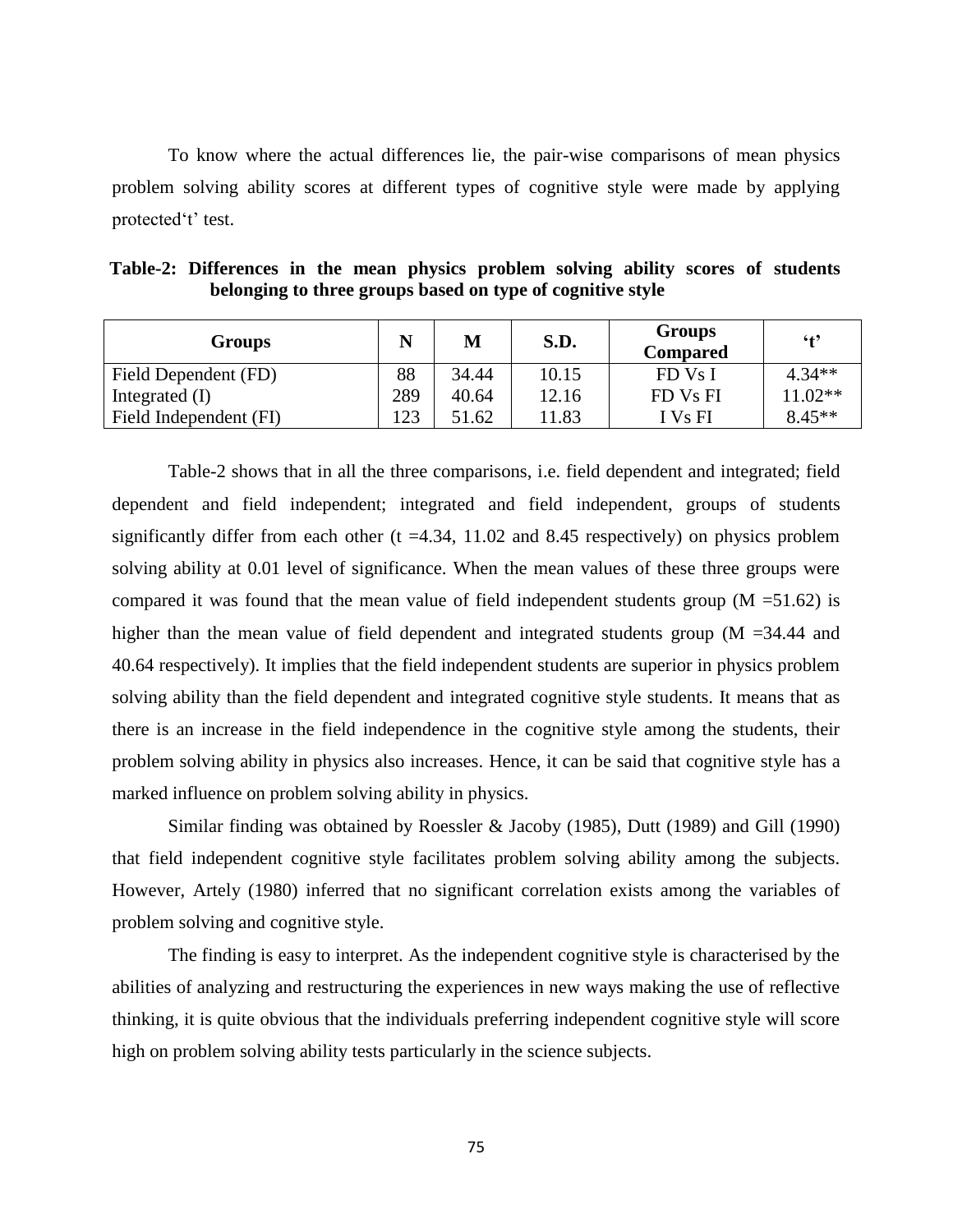**Table 3 : Two way ANOVA of physics problem solving ability scores of students belonging to 2x3 groups based on sex (boys, girls), locality (urban, rural), type of school (privately managed, government managed) and types of cognitive style (field dependent, integrated and field independent)**

| <b>Variables</b> | <b>Sources of Variables</b> | df<br>Sum of |                | <b>Mean</b>    | 'F'- ratio |
|------------------|-----------------------------|--------------|----------------|----------------|------------|
|                  |                             |              | <b>Squares</b> | <b>Squares</b> |            |
| <b>Sex</b>       | Between the groups          |              | 17419.37       | 3483.87        | $25.27**$  |
|                  | Within the groups           | 494          | 68112.88       | 137.88         |            |
| Locality         | Between the groups          |              | 17376.70       | 3475.34        | $25.19**$  |
|                  | Within the groups           | 494          | 68155.55       | 137.97         |            |
| Type of          | Between the groups          |              | 18362.18       | 3672.44        |            |
| school           | Within the groups           | 494          | 67170.07       | 135.97         | $27.01**$  |
|                  |                             |              |                |                |            |

It is evident from the table- 3 that the F- values for the interaction effect of sex and cognitive style, locality and cognitive style, type of school and cognitive style on physics problem solving ability is significant at 0.01 level of confidence with df 5/494. It means that the interaction between sex and cognitive style, locality and cognitive style, type of school and cognitive style affects significantly to physics problem solving ability . In order to know specifically the groups which differ significantly with each other, Scheffe test was applied.

**Table-4: 't' values regarding significance of mean differences between physics problem solving ability scores of 2x3 groups of students (sex x cognitive style)**

|            | <b>FDB</b>               | <b>FDG</b>               | IB                       | IG       | <b>FIB</b> | <b>FIG</b> |
|------------|--------------------------|--------------------------|--------------------------|----------|------------|------------|
| <b>FDB</b> | -                        | 0.13                     | $2.78**$                 | 3.98**   | $7.76***$  | $7.80**$   |
| <b>FDG</b> | $\overline{\phantom{m}}$ | $\overline{\phantom{0}}$ | $2.46*$                  | $3.52**$ | $6.89**$   | $6.96**$   |
| <b>IB</b>  | -                        | -                        |                          | 1.92     | $6.91**$   | $6.94**$   |
| IG         | $\overline{\phantom{a}}$ | $\overline{\phantom{0}}$ |                          |          | 4.88**     | 4.97**     |
| <b>FIB</b> | -                        | $\overline{\phantom{0}}$ | $\overline{\phantom{0}}$ |          |            | 0.19       |

\* Significant at 0.05 level

FDB : Boys of Field Dependent Cognitive Style

FDG : Girls of Field Dependent Cognitive Style

IB : Boys of Integrated Cognitive Style

IG : Girls of Integrated Cognitive Style

FIB : Boys of Field Independent Cognitive Style

FIG : Girls of Field Independent Cognitive Style

Table-4 illustrates that t-values between boy and girl students who have either field dependent or integrated or field independent cognitive style are found to be insignificant. In rest of the possible comparisons t-values are found significant at 0.01 level of confidence except the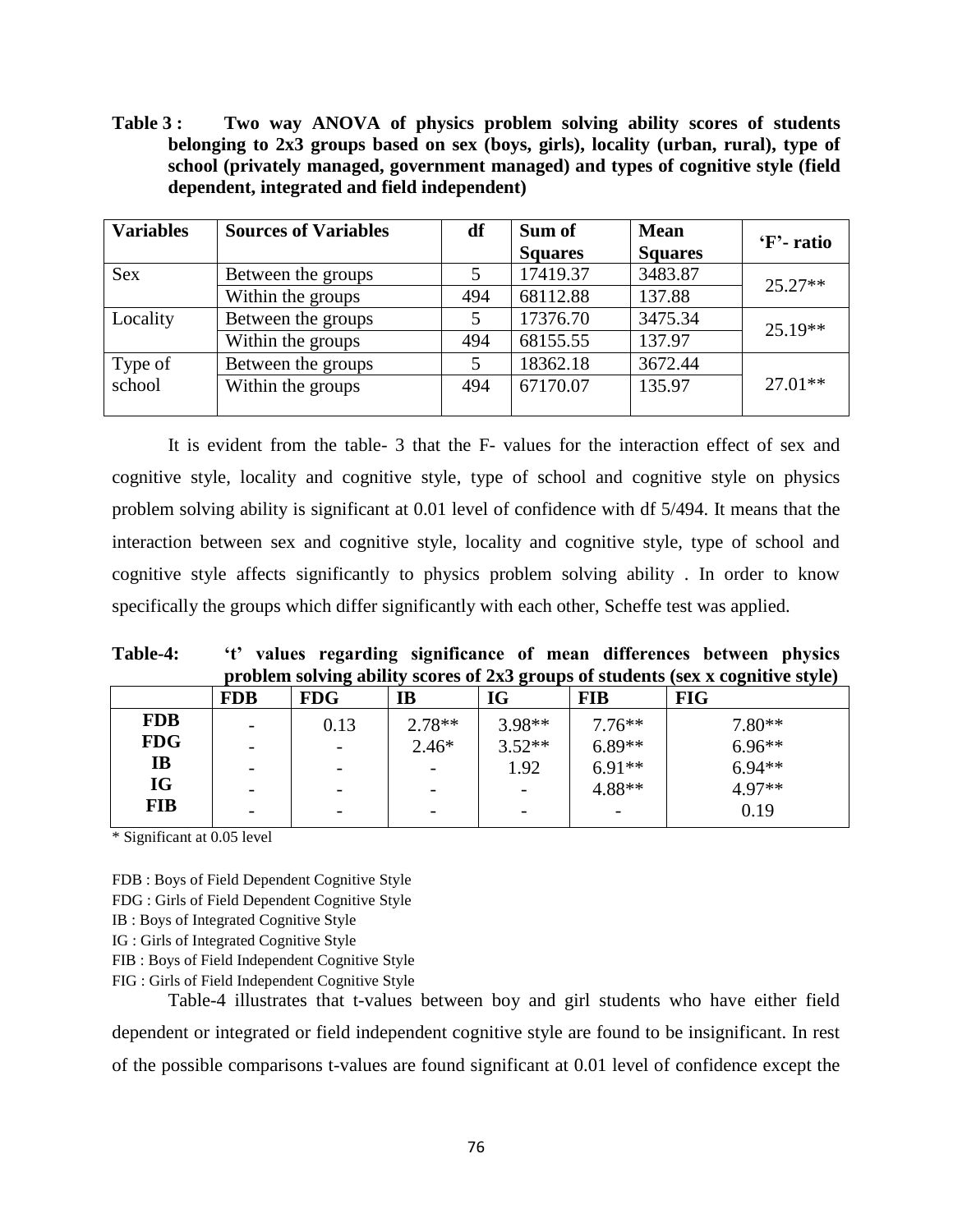one (girls of field dependent cognitive style and boys of integrated cognitive style) which is significant at 0.05 level of significance.

Boys and girls of same cognitive style group either field dependent or integrated or field independent cognitive style do not differ in their physics problem solving ability. Thus, gender does not effect the physics problem solving ability when their type of cognitive style is controlled. It is also evident from the data mentioned in table-4 that when the sex was controlled (boys or girls), field dependent students are inferior in physics problem solving ability than integrated and field independent students. Again it is clear that integrated boy and girl students are inferior in physics problem solving ability than field independent boy and girl students. So, it can be said that cognitive style have significant role in developing problem solving ability in physics among the students. The finding is similar to the previously reported one in table-2 for the main effect of cognitive style on physics problem solving ability. Hence, interaction with sex does not influence the main effect of cognitive style.

**Table-5 : 't' values regarding significance of mean differences between physics problem solving ability scores of 2x3 groups of students (locality x cognitive style )**

|            | <b>FDU</b> | <b>FDR</b> | IU       | IR      | <b>FIU</b> | <b>FIR</b> |
|------------|------------|------------|----------|---------|------------|------------|
| <b>FDU</b> | -          | 1.26       | $3.68**$ | $2.00*$ | $9.12**$   | $5.28**$   |
| <b>FDR</b> |            | -          | $3.41**$ | $2.54*$ | $6.81**$   | $5.16**$   |
| IU         |            |            |          | 1.10    | $7.61**$   | $3.61**$   |
| <b>IR</b>  |            | -          |          |         | $6.67**$   | $3.90**$   |
| <b>FIU</b> |            | -          |          |         |            | 0.16       |
|            |            |            |          |         |            |            |

FDU : Urban Students of Field Dependent Cognitive Style

FDR : Rural Students of Field Dependent Cognitive Style

IU : Urban Students of Integrated Cognitive Style

IR : Rural Students of Integrated Cognitive Style

FIU : Urban Students of Field Independent Cognitive Style

FIR : Rural Students of Field Independent Cognitive Style

Table-5 clearly states that the t-values between the rural and urban students who have either field dependent or integrated or field independent cognitive style, are not significant at any level of confidence. In rest of the possible comparisons t-values are found significant at 0.01 level of confidence except the one (field dependent and integrated cognitive style rural students) which is significant at 0.05 level of confidence.

On controlling the type of cognitive style, rural and urban students of field dependent, integrated or field independent cognitive style do not differ significantly to each other in physics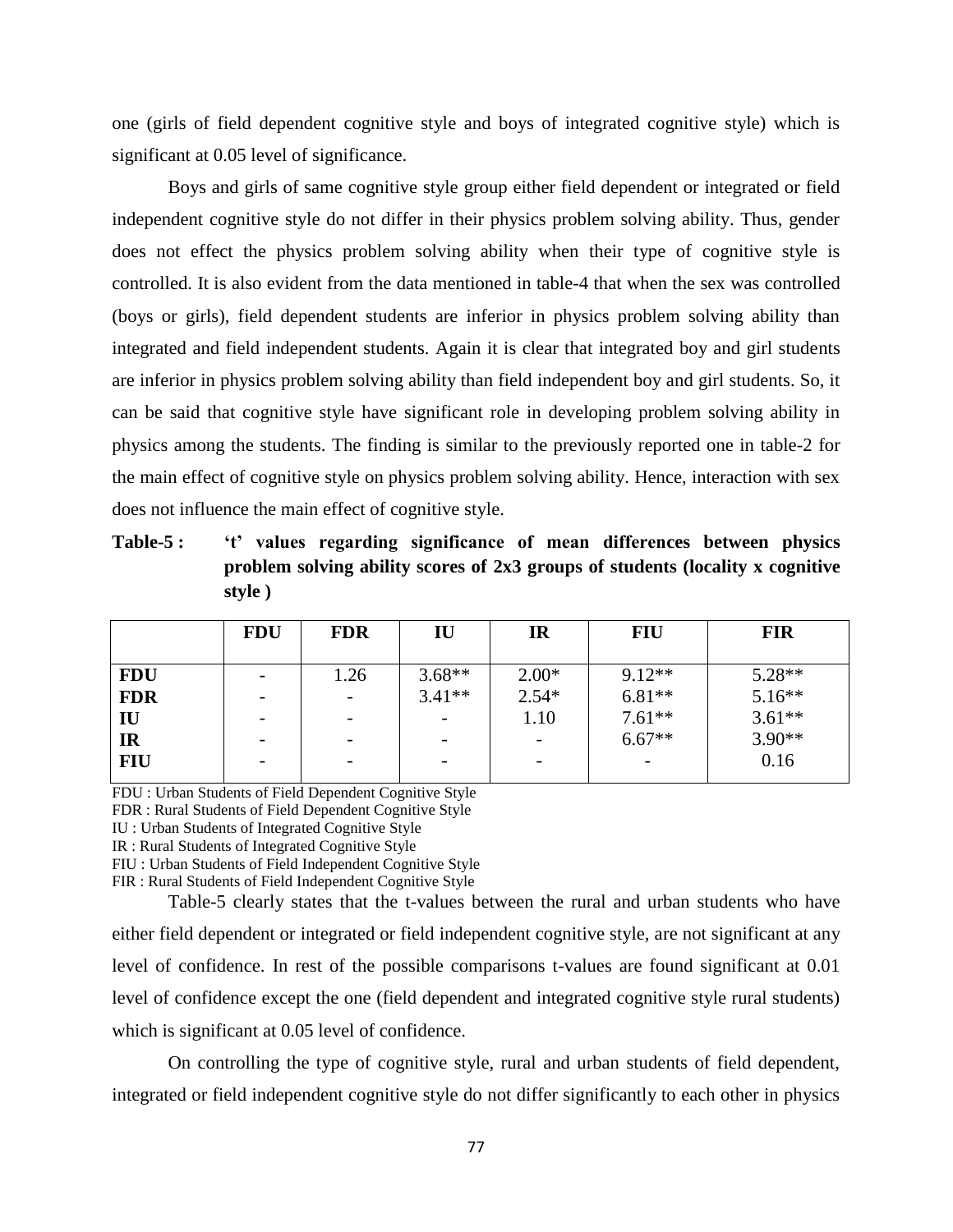problem solving ability. Thus, locality has no effect on physics problem solving ability when their type of cognitive style is controlled.

The results also revealed that when the locality was held constant, the field independent students are superior in physics problem solving ability than the field dependent and integrated students. It is also clear that integrated style students are superior in physics problem solving ability than the field dependent students. Thus, the trend is same that problem solving ability in physics rises with the rising in the level of field independence in cognition of the students (similar to finding previously reported in table-2). Further, interaction with locality (alike sex, table-4) does not show the significant effect on impact of cognitive style upon problem solving ability in physics of students.

**Table-6: 't' values regarding significance of mean differences between physics problem solving ability scores of 2x3 groups of students(type of school x cognitive style )**

|            | <b>FDP</b> | <b>FDG</b> | IP       | <b>IG</b>                | <b>FIP</b> | <b>FIG</b> |
|------------|------------|------------|----------|--------------------------|------------|------------|
| <b>FDP</b> |            | 0.77       | $4.05**$ | 0.59                     | $9.10**$   | $5.03**$   |
| <b>FDG</b> |            |            | $3.53**$ | 1.20                     | $7.21**$   | $4.87**$   |
| IP         |            |            |          | $3.12**$                 | $7.41**$   | $3.08**$   |
| <b>IG</b>  |            |            |          | $\overline{\phantom{a}}$ | $8.08**$   | $4.53**$   |
| <b>FIP</b> |            |            |          | $\overline{\phantom{0}}$ |            | 0.66       |
|            |            |            |          |                          |            |            |

FDP : Private School Students of Field Dependent Cognitive Style

FDG : Government School Students of Field Dependent Cognitive Style

IP : Private School Students of Integrated Cognitive Style

IG : Government School Students of Integrated Cognitive Style

FIP : Private School Student of Field Independent Cognitive Style

FIG : Government School Students of Field Independent Cognitive Style

Table-6 indicates that only four t-values i.e. between the groups of field dependent students studying in private and government schools, field dependent students studying in private schools and integrated students studying in government schools, field dependent and integrated students studying in government schools, field independent students studying in private and government schools are found to be insignificant. In rest of the comparisons t-values are found significant at 0.01 level of significance.

Findings reveal that on controlling the type of cognitive style (either at field dependence or at field independence cognitive styles) students of private and government schools do not differ significantly in their physics problem solving ability but integrated cognitive style students studying in private and government schools differ significantly in their physics problem solving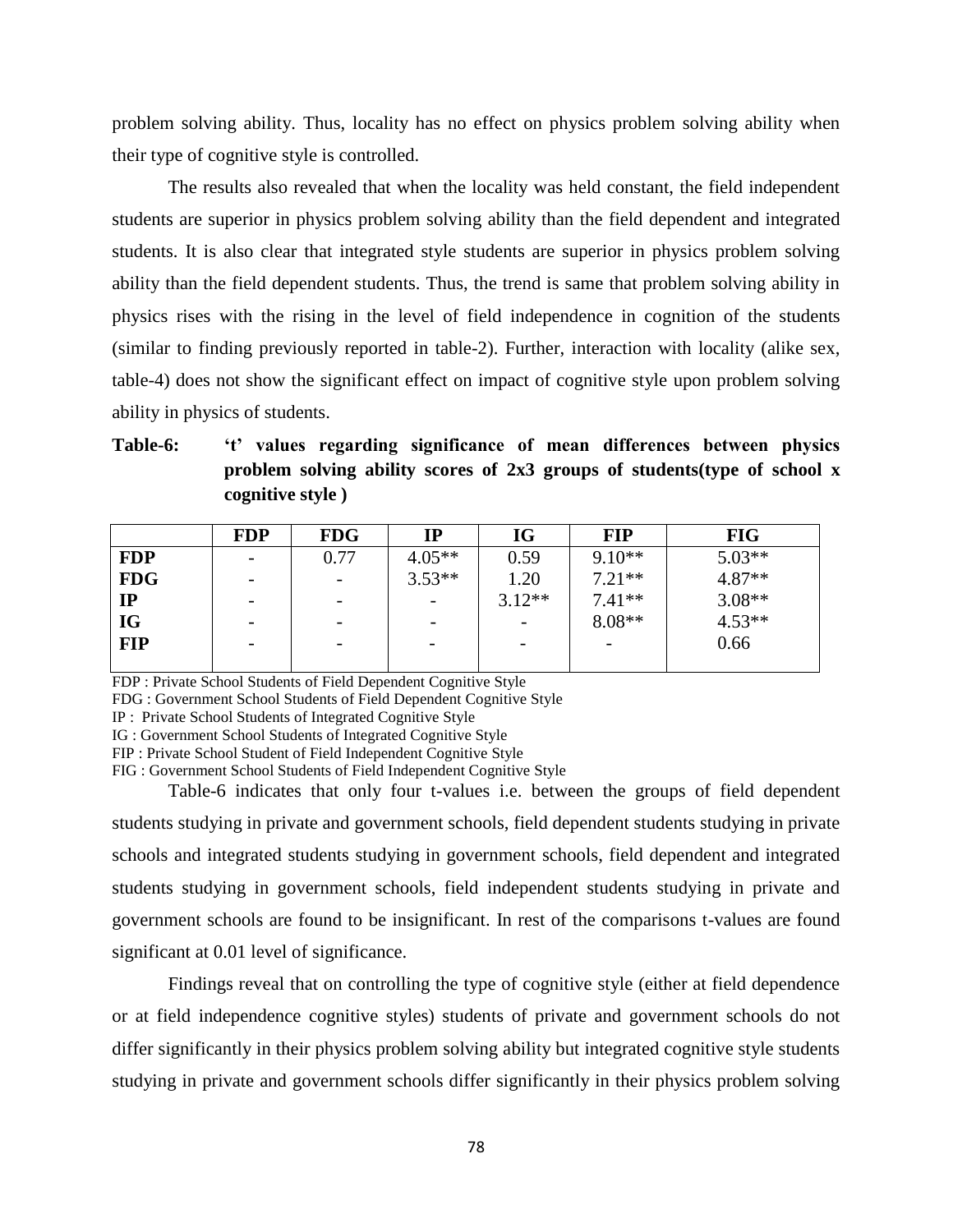ability. The mean values infer that private school students are superior in physics problem solving ability than the government school students. Thus, when the type of cognitive style is kept constant, type of school has no impact on physics problem solving ability at field dependent and field independent cognitive style but it produces the impact on physics problem solving ability in group of integrated cognitive style. The reason behind this finding may be that field dependent and field independent styles have impact on physics problem solving ability unaltered environmental factors which are related with school. But, physics problem solving ability of the students who prefer integrated cognitive style can be increased by providing an appropriate learning environment because such type of students are characterised by the ability of changing style quickly and easily as well as a proactive approach to problem solving. Better school environment like opportunities to participate in various co-curricular activities, facilities of developed laboratories, rich library and modern technology, sincere and devoted teachers, better discipline, regular evaluation etc. as seen in private schools (in contrast to government schools) are probably helpful in developing better problem solving ability in them.

Again table-6 illustrates that when type of school was controlled with few exceptions the students have shown improvement in physics problem solving ability with increase in field independence in cognition. The finding is similar to the previously reported ones in table-2 for the main effect of cognitive style on problem solving ability in physics.

## **Conclusions and Suggestions**

The conclusions and respective suggestions based on finding are as follows :

- 1. Cognitive style has a significant influence on problem solving ability in physics. As the field independence enhances in the style of cognition, problem solving ability in physics of intermediate level students also increases. Interaction with sex/locality/type of school does not alter this main effect of cognitive style.
- 2. Sex and type of cognitive style together do seem to show significant interaction effect on problem solving ability in physics. Gender does not affect the physics problem solving ability when their type of cognitive style is controlled.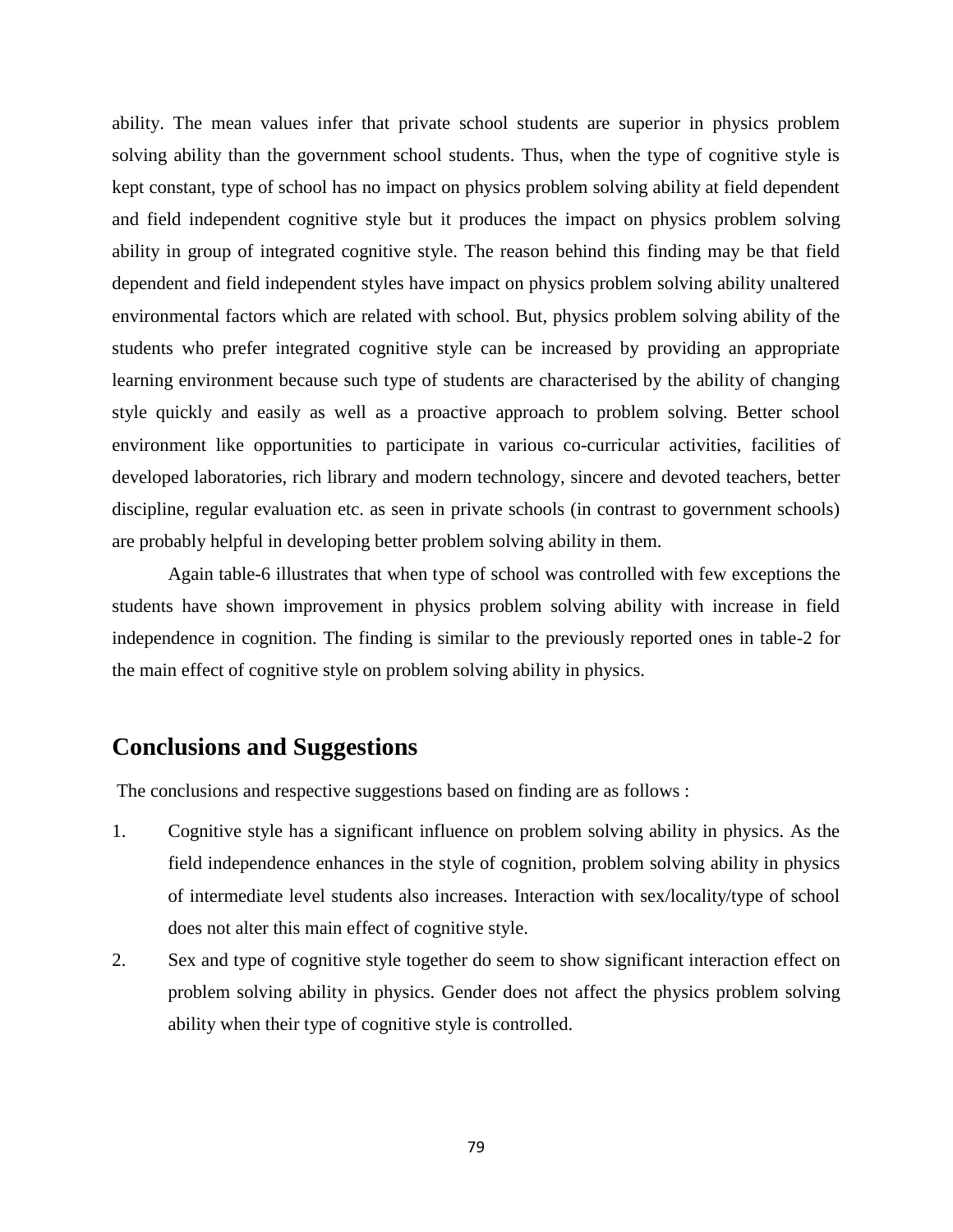- 3. The interaction of locality and type of cognitive style affects significantly the problem solving ability in physics. Locality does not play any role in physics problem solving ability when their type of cognitive style is controlled.
- 4. Cognitive style interacts with type of school to produce significant effect on physics problem solving ability. Private school students with integrated cognitive style are better problem solvers than those studying in government schools.

Findings reveal that the students of field independent cognitive style show the highest performance and the students of field dependent cognitive style show the lowest performance in problem solving ability. On one hand, this finding sets the limit for inculcation of problem solving ability among the students whereas on the other side this suggests about characteristic features of learning and thinking process such as analyzing and reconstructing experiences in a systematic way giving attention to reflective thinking and creative mode of facts and data collection and presentation which facilitate problem solving ability among the students. For that the teachers and parents may encourage and guide the students focusing on the above mentioned characteristics.

Finding of the study also reveals that the private school students of integrated cognitive style are better than their counterparts of government schools in problem solving ability, therefore the provision of appropriate learning environment, regular encouragement for their proactiveness, provisions for co-curricular activities, arrangement of developed labs, rich library, modern educational materials and the co-operation and motivation on the parts of school management, teachers and parents can help in increasing problem solving ability of the students of government schools.

### **References and Bibliography**

Artley, N.L., Van, H.R., Fredrich, D.D. & Caroll, J.L. (1980). The relationship between problem finding, creativity and cognitive style. *Creative Child and Adult Quarterly,* 5(1), 20-26.

Best, W.John (1959).*Research in Education.* New Delhi: Prentice Hall of India.